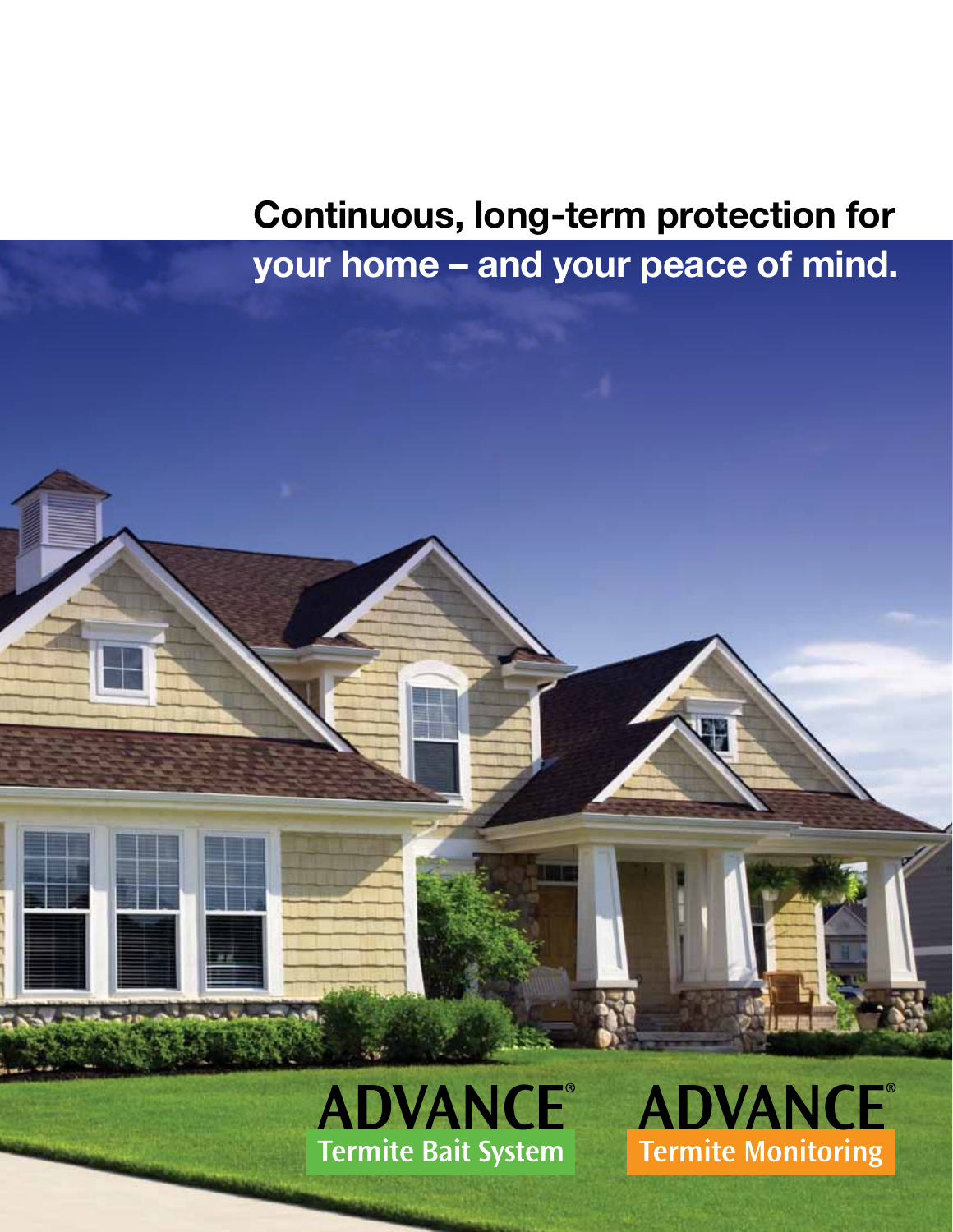# **Termites: a \$5 billion threat**

Of the termite species throughout the United States, subterranean termites are the type most likely to attack your home. They are social insects that nest in underground colonies. There can be millions of termites in a colony, but you may never see evidence of them—until a pest management professional discovers they've seriously damaged your home. In fact, termites cause more than \$5 billion worth of damage each year in the U.S. alone damage not covered by most homeowner's insurance.

#### What do termites look like?

Termites are often mistaken for flying ants, but there are noticeable differences:

 $\blacksquare$  Both swarming termites and swarming ants have two pairs of wings. Termites front and hindwings are the same shape and size. However, ants front wings are larger than their hindwings.



Termite Ant

- Ants' antennae are elbowed, while termites' are straight.
- Ants have a narrow, pinched waist, while termites' waists are thicker and less defined.

#### How can termites enter my home?

Termites can enter homes with as little as 1/32-of-aninch opening. In addition:

- $\blacksquare$  Termites can follow tree roots and construction conduits such as pipes and footers to gain entry into homes.
- $\blacksquare$  Termites constantly forage and evaluate the size and quality of food resources as they seek out cellulose.
- $\blacksquare$  Termites can be in your home for several years with very few visible signs of activity.



**Mud or Shelter Tube** 



**Termite Damage** 

#### How can you tell if termites are present in or near your home?

Unfortunately, there may be no or few warning signs but look for these:

- Termites "swarming" during the day or early evening and often after rainfall.
- Termite evidence in or around windows and doorframes.
- Shelter tubes appearing on or around the foundation.
- Baseboards and floors which may sound hollow.
- Dead termites or termite wings on window sills or along walls.

The best way to determine the presence of termites in your home is with a thorough home inspection from a pest management professional.

#### How much damage can termites do to your home?

Without annual inspections from a pest management professional, termites can go unnoticed for years while continuing to damage your home.

- Termites cause damage in hidden areas, behind walls, under floors, in crawl spaces, attics and basements.
- $\blacksquare$  Unchecked, this damage can be truly devastating, costing individual homeowners thousands of dollars in structural repair.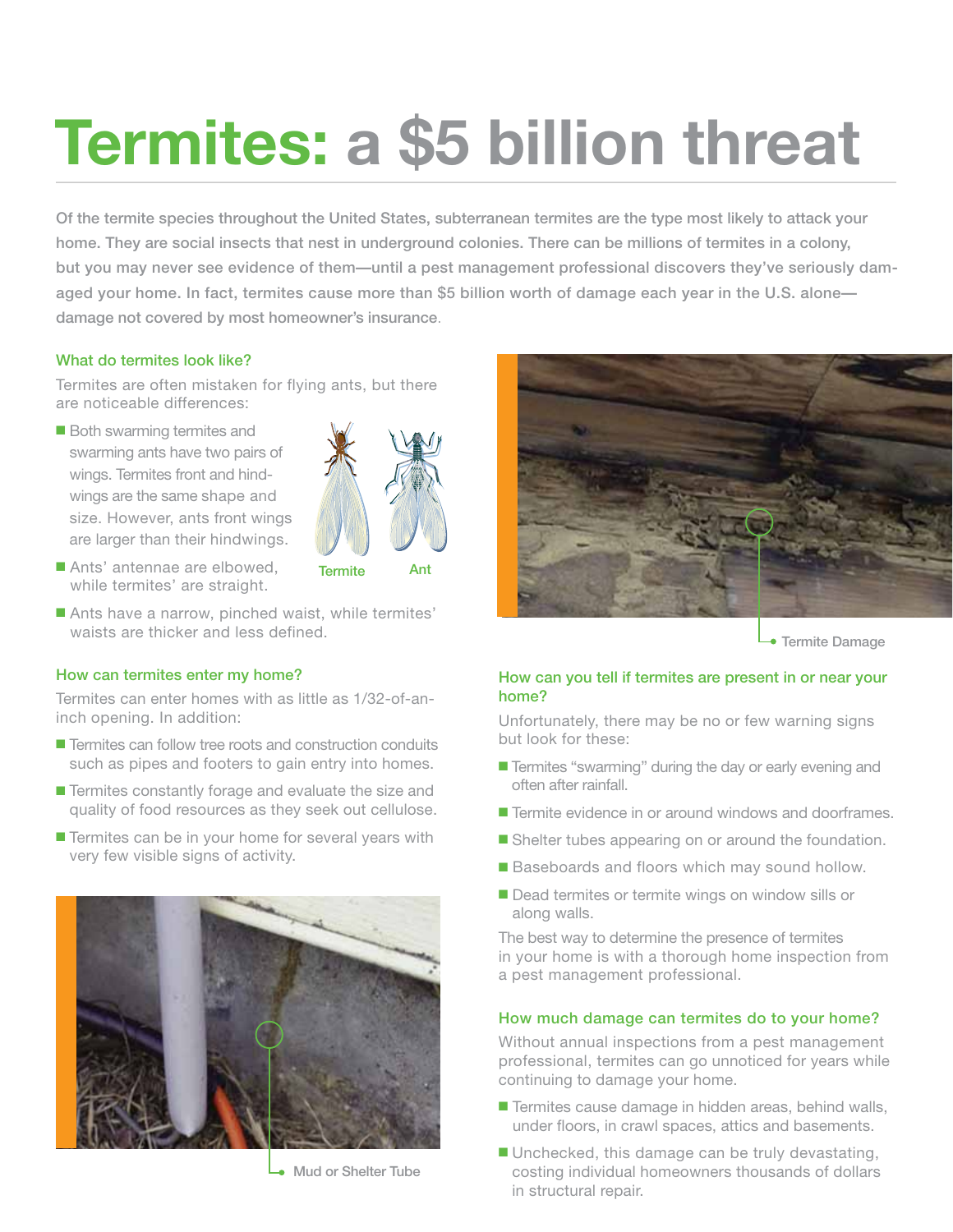### **The Advance**® **Termite Bait System: Proven security for your home.**

The revolutionary **Advance Termite Bait System** eliminates termite colonies in and around your home and offers advantages to your family with long-term protection of your biggest investment – your home.

上がる

#### **Low profile**

Sits at soil level, which minimizes visibility of the stations and interference with lawn mowers and children.

**Quik-Lock® cap** Designed to minimize tampering by children and pets.

#### **Preferred cellulose**

Promotes recruitment of a larger number of termites

#### **Largest containerized bait**

Ensures that enough bait is present to eliminate a termite colony around your home. Plus, bait is designed for only termites.

#### **Dual food sources**

Two food sources to quickly recruit a large number of termites to the station.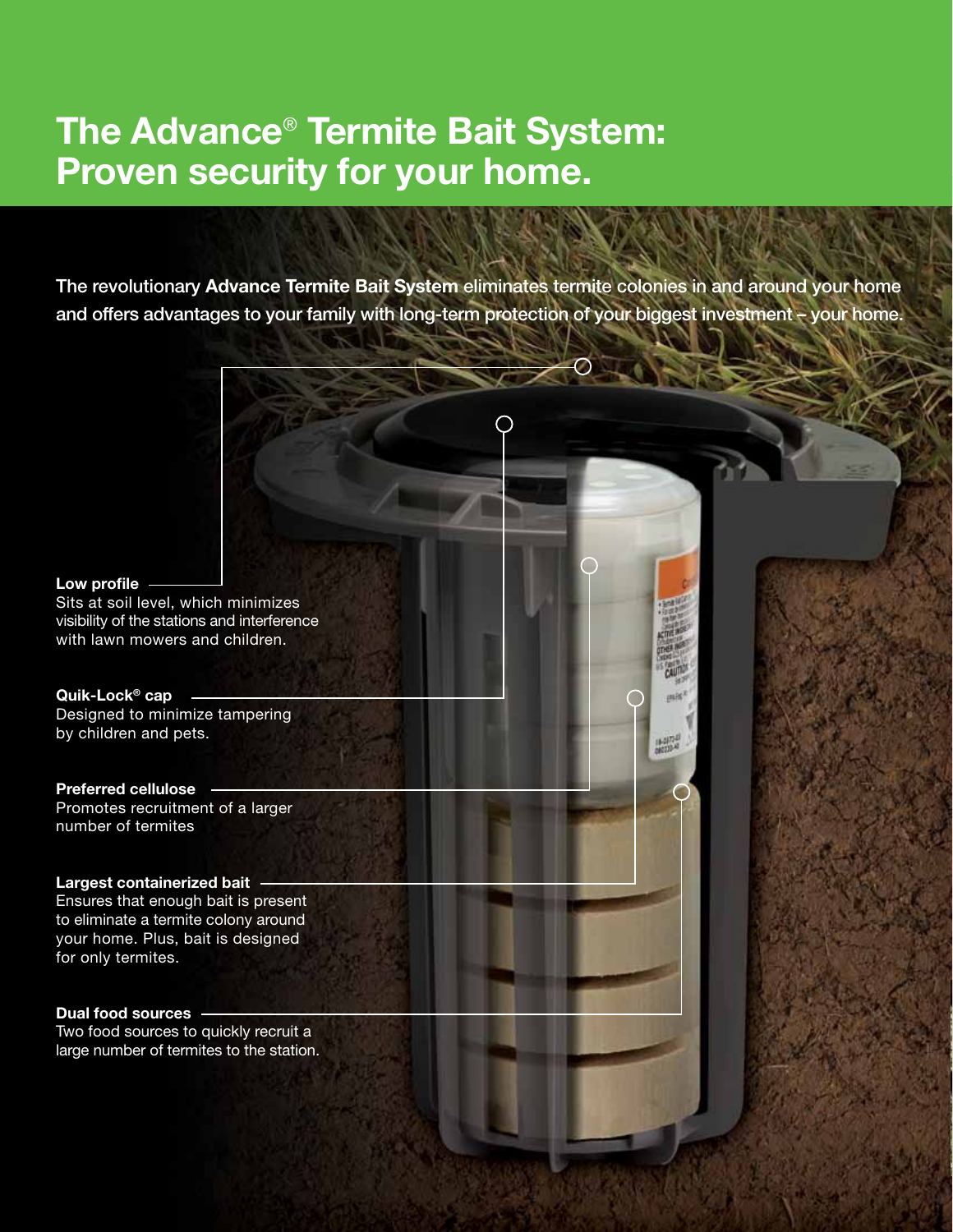



Figure 2





### **How does the bait system work?**

- First, a pest management professional will inspect your home for termites. Whether termites are present or not, the **Advance Termite Bait System** can be installed in soil around the perimeter of your home.
- $\blacksquare$  The stations will be checked regularly for termite activity. (Figure 1)
- n When termites are found in a station, (Figure 2) the Termite Inspection Cartridge (TIC), containing no active ingredient, is replaced with a Termite Bait Cartridge, containing active ingredient, so termites can start feeding on the bait. (Figure 3)
- $\blacksquare$  As termites feed and then travel back to the colony, they share termite bait with other nest mates and send other termites back to feed on the bait. As feeding on the bait continues and more and more termites are affected, the termite colony starts to die and is eliminated.
- After a colony is eliminated, the bait is replaced with a new inspection cartridge. Your pest professional will continue to offer long-term protection by inspecting the station regularly as part of your service agreement to discover and treat any new colonies that invade your property. (Figure 4)



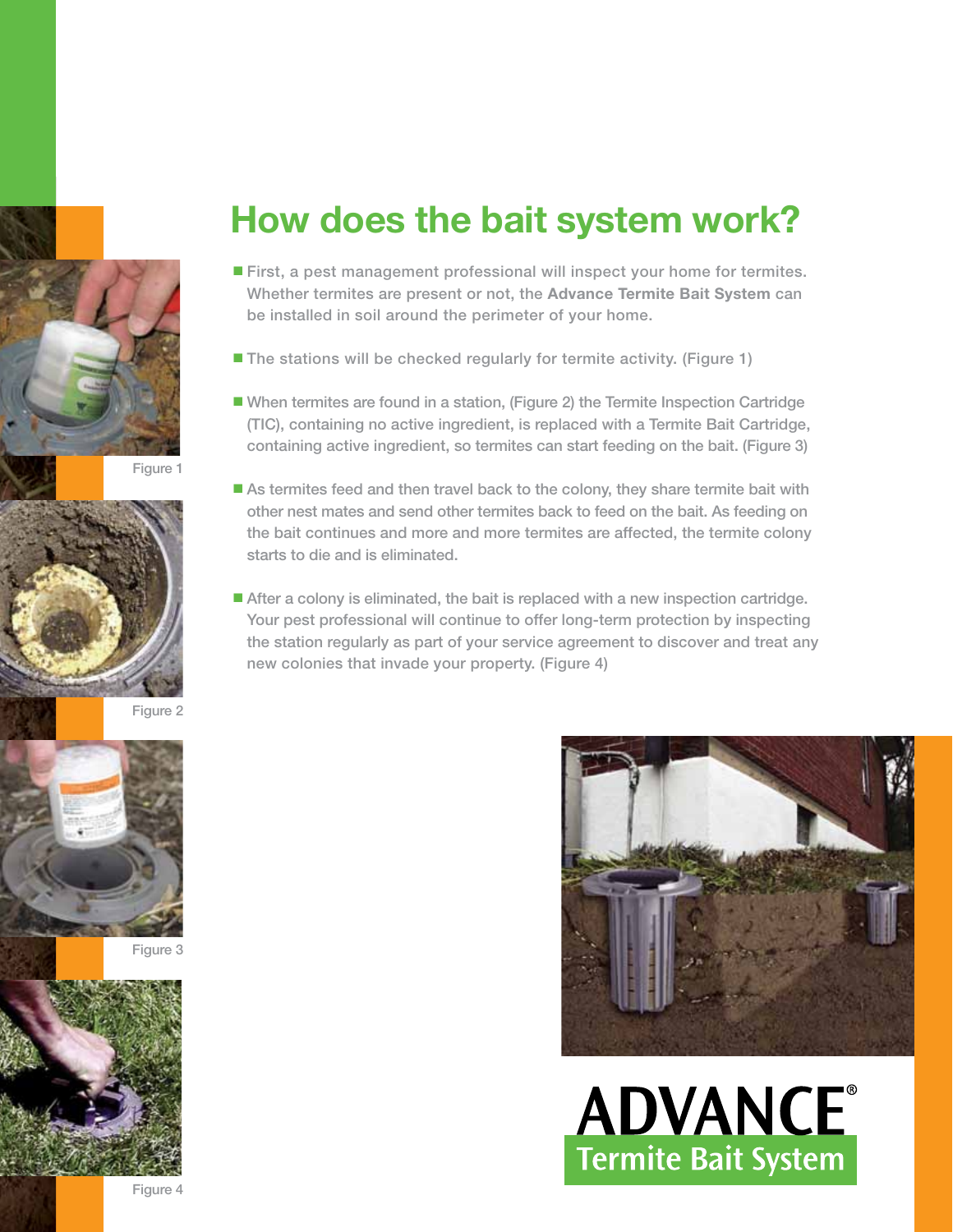## **Why choose the Advance**® **Termite Bait System over other baits?**

- This is an intelligently designed system, with proven results. It includes a second-generation station design based on input from universities and pest professionals.
- It offers a major advance in termite baiting technology via a dual stage design that features an ultra low disturbance system and termite-preferred food sources to drive recruitment of a larger number of termites to the station while limiting the potential for station abandonment seen in single stage bait systems.
- The large containerized bait load allows for a large amount of bait to be fed to the colony in a short time to eliminate termite colonies faster.
- $\blacksquare$  A proprietary rugged station locking mechanism that helps to keep children and pets out.
- Termite bait technology extensively researched by leading university researchers to demonstrate effectiveness in eliminating single and multiple termite colonies.